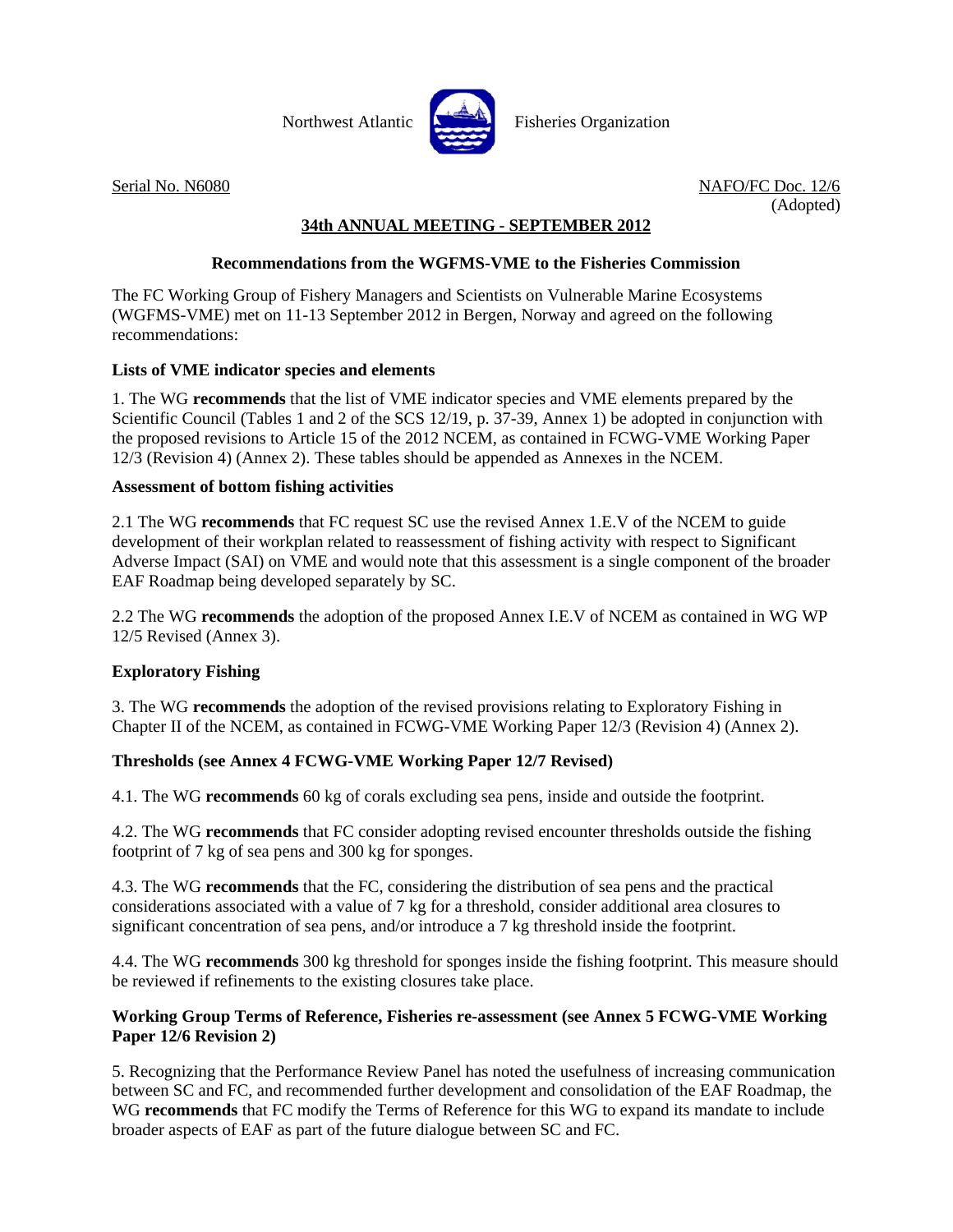# **Annex 1. Lists of VME Indicator Species and Elements**

Table 1. List of VME Indicator Species.

| Benthic Invertebrate VME Indicator Species |                             |                  |          |
|--------------------------------------------|-----------------------------|------------------|----------|
| Common name of taxonomic                   |                             |                  |          |
| group                                      | Known Taxon                 | Family           | Phyllum  |
| Large-sized sponges                        |                             |                  | Porifera |
|                                            | Iophon piceum               | Acarnidae        |          |
|                                            | Stelletta normani           | Ancorinidae      |          |
|                                            | Stelletta sp.               | Ancorinidae      |          |
|                                            | Stryphnus ponderosus        | Ancorinidae      |          |
|                                            | Axinella sp.                | Axinellidae      |          |
|                                            | Phakellia sp.               | Axinellidae      |          |
|                                            | Esperiopsis villosa         | Esperiopsidae    |          |
|                                            | Geodia barretti             | Geodiidae        |          |
|                                            | Geodia macandrewii          | Geodiidae        |          |
|                                            | Geodia phlegraei            | Geodiidae        |          |
|                                            |                             |                  |          |
|                                            | Mycale (Mycale) lingua      | Mycalidae        |          |
|                                            | Thenea muricata             | Pachastrellidae  |          |
|                                            | <i>Polymastia</i> spp.      | Polymastiidae    |          |
|                                            | Weberella bursa             | Polymastiidae    |          |
|                                            | Weberella sp.               | Polymastiidae    |          |
|                                            | Asconema foliatum           | Rossellidae      |          |
|                                            | Craniella cranium           | Tetillidae       |          |
| Stony corals (known seamount               | Lophelia pertusa            | Caryophylliidae  | Cnidaria |
| species may not occur in                   | Solenosmilia variabilis     | Caryophylliidae  |          |
| abundance in the NRA)                      | Enallopsammia rostrata      | Dendrophylliidae |          |
|                                            | Madrepora oculata           | Oculinidae       |          |
| Small gorgonian corals                     | Anthothela grandiflora      | Anthothelidae    | Cnidaria |
|                                            | Chrysogorgia sp.            | Chrysogorgiidae  |          |
|                                            | Radicipes gracilis          | Chrysogorgiidae  |          |
|                                            | Metallogorgia melanotrichos | Chrysogorgiidae  |          |
|                                            | Acanella arbuscula          | Isididae         |          |
|                                            | Acanella eburnea            | Isididae         |          |
|                                            | Swiftia sp.                 | Plexauridae      |          |
|                                            | Narella laxa                | Primnoidae       |          |
|                                            |                             |                  |          |
| Large gorgonian corals                     | Acanthogorgia armata        | Acanthogorgiidae | Cnidaria |
|                                            | Iridogorgia sp.             | Chrysogorgiidae  |          |
|                                            | Corallium bathyrubrum       | Coralliidae      |          |
|                                            | Corallium bayeri            | Coralliidae      |          |
|                                            | Keratoisis ornata           | Isididae         |          |
|                                            | Keratoisis sp.              | Isididae         |          |
|                                            | Lepidisis sp.               | Isididae         |          |
|                                            | Paragorgia arborea          | Paragorgiidae    |          |
|                                            | Paragorgia johnsoni         | Paragorgiidae    |          |
|                                            | Paramuricea grandis         | Plexauridae      |          |
|                                            | Paramuricea placomus        | Plexauridae      |          |
|                                            | Paramuricea spp.            | Plexauridae      |          |
|                                            | Placogorgia sp.             | Plexauridae      |          |
|                                            | Placogorgia terceira        | Plexauridae      |          |
|                                            | Calyptrophora sp.           | Primnoidae       |          |
|                                            | Parastenella atlantica      | Primnoidae       |          |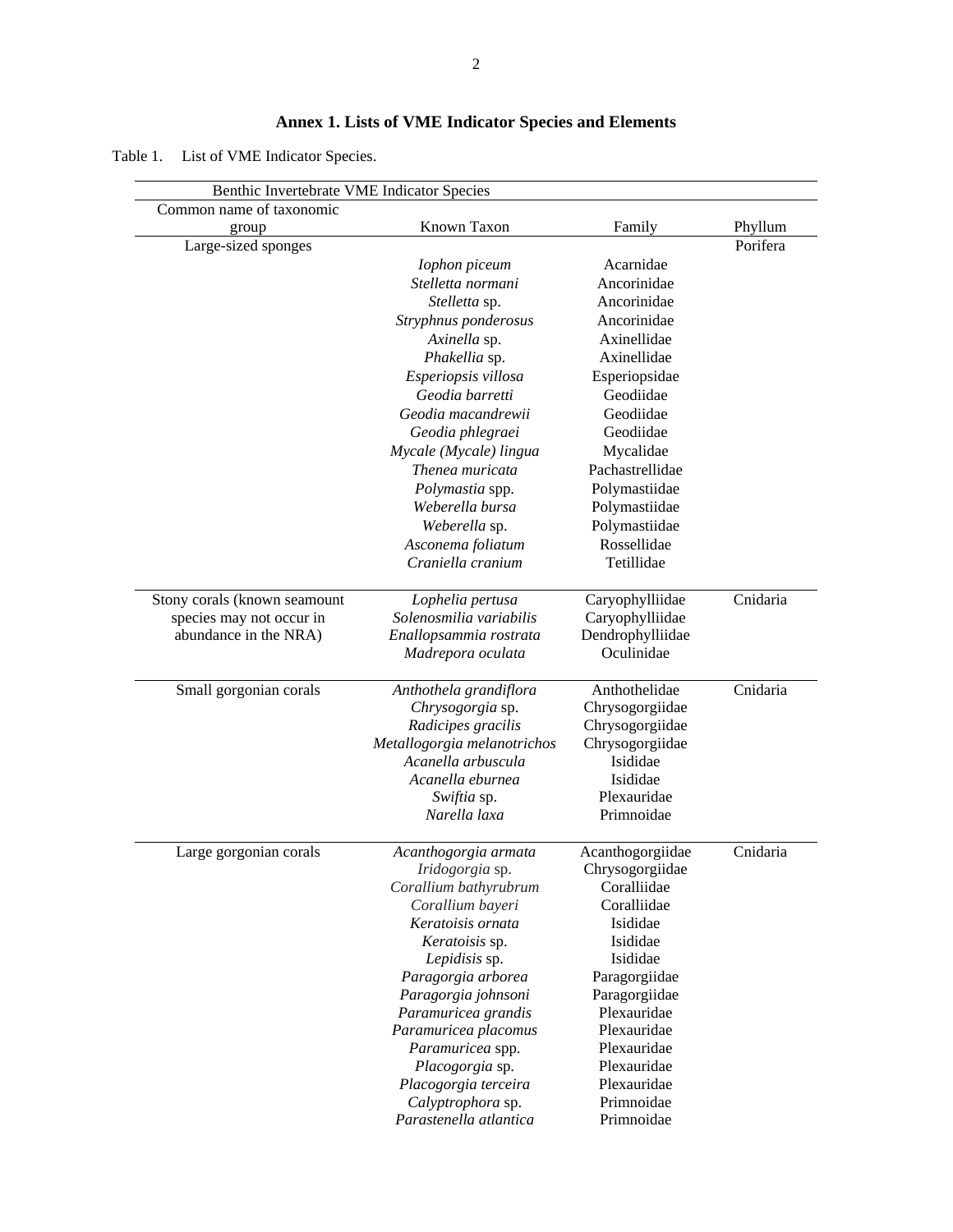|                        | Primnoa resedaeformis<br>Thouarella grasshoffi                                   | Primnoidae<br>Primnoidae                        |                |
|------------------------|----------------------------------------------------------------------------------|-------------------------------------------------|----------------|
| Sea pens               | Anthoptilum grandiflorum<br>Funiculina quadrangularis<br>Halipteris cf. christii | Anthoptilidae<br>Funiculinidae<br>Halipteridae  | Cnidaria       |
|                        | Halipteris finmarchica<br>Halipteris sp.                                         | Halipteridae<br>Halipteridae                    |                |
|                        | Kophobelemnon stelliferum<br>Pennatula aculeata                                  | Kophobelemnidae<br>Pennatulidae                 |                |
|                        | Pennatula grandis<br>Pennatula sp.                                               | Pennatulidae<br>Pennatulidae                    |                |
|                        | Distichoptilum gracile<br>Protoptilum sp.                                        | Protoptilidae<br>Protoptilidae                  |                |
|                        | Umbellula lindahli<br>Virgularia cf. mirabilis                                   | Umbellulidae<br>Virgulariidae                   |                |
| Tube-dwelling anemones | Pachycerianthus borealis                                                         | Cerianthidae                                    | Cnidaria       |
| Erect bryozoans        | Eucratea loricata                                                                | Eucrateidae                                     | <b>Bryozoa</b> |
| Sea lilies (Crinoids)  | Trichometra cubensis<br>Conocrinus lofotensis<br>Gephyrocrinus grimaldii         | Antedonidae<br>Bourgueticrinidae<br>Hyocrinidae | Echinodermata  |
| Sea squirts            | Boltenia ovifera<br>Halocynthia aurantium                                        | Pyuridae<br>Pyuridae                            | Chordata       |

# Table 2. List of VME indicator elements.

| Physical VME indicator elements |                                                                                                                                                                                                                                      |  |
|---------------------------------|--------------------------------------------------------------------------------------------------------------------------------------------------------------------------------------------------------------------------------------|--|
| Seamounts                       | Fogo Seamounts (Div. 30, 4Vs)<br>Newfoundland Seamounts (Div. 3MN)<br>Corner Rise Seamounts (Div. 6GH)<br>New England Seamounts (Div. 6EF)                                                                                           |  |
| Canyons                         | Shelf-indenting canyon; Tail of the Grand Bank (Div. 3N)<br>Canyons with head $>$ 400 m depth; South of Flemish Cap and Tail of the Grand Bank<br>(Div. 3MN)<br>Canyons with heads $> 200$ m depth; Tail of the Grand Bank (Div. 3O) |  |
| Knolls                          | Orphan Knoll (Div. 3K)<br>Beothuk Knoll (Div. 3 LMN)                                                                                                                                                                                 |  |
| Southeast Shoal                 | Tail of the Grand Bank Spawning grounds (Div. 3N)                                                                                                                                                                                    |  |
| Steep flanks $> 6.4^{\circ}$    | South and Southeast of Flemish Cap. (Div. 3 LM)                                                                                                                                                                                      |  |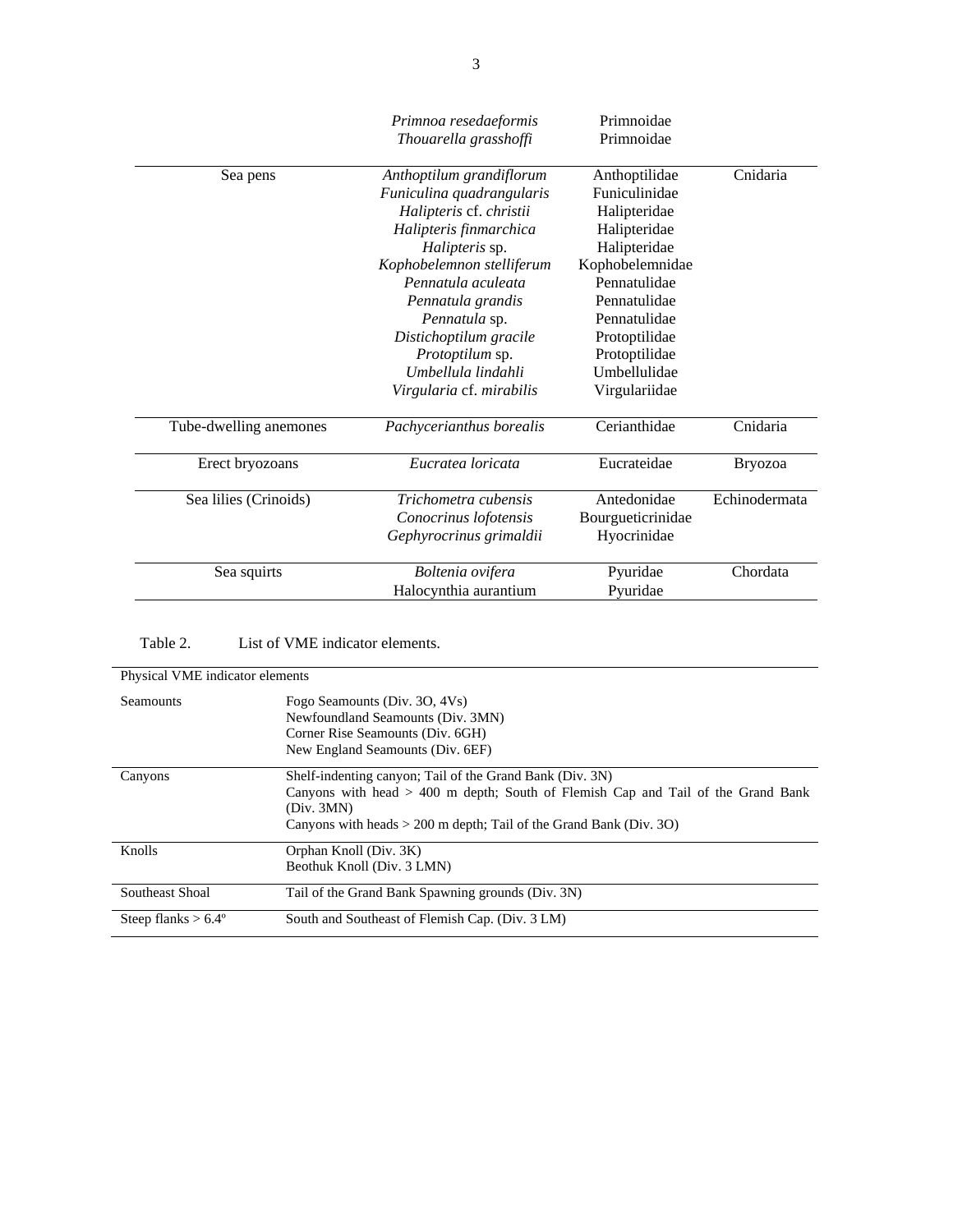# **Annex 2. Amendments to Chapter II of the NAFO CEM – clarification of provisions related to the exploratory bottom fishing activities – Chapter II Bottom Fisheries in the NAFO Regulatory Area**

(FCWG-VME Working Paper 12/3, Revision 4)

### **Article 15 - Purpose and definitions**

- 1. The purpose of this Article is to ensure the implementation by NAFO of effective measures to prevent significant adverse impacts of bottom fishing activities on vulnerable marine ecosystems known to occur or likely to occur in the Regulatory Area based on the best available scientific information. For the purposes of this Article, NAFO will take into account the guidance provided by the FAO in the framework of the Code of Conduct for Responsible Fisheries and any other internationally agreed standards, as appropriate.
- 2. The term 'bottom fishing activities' means bottom fishing activities where the fishing gear is likely to contact the seafloor during the normal course of fishing operations.
- 3. The term "existing bottom fishing areas" ("footprint") means that portion of the Regulatory Area where bottom fishing has historically occurred and is defined by the coordinates shown in Table 1 and illustrated in Figure 4.
- 4. The term "exploratory bottom fishing activities" means bottom fishing activities conducted in unfished bottom areas, or bottom fishing activities with significant changes to the conduct or in the technology used in the existing bottom fishing areas.
- 5. The term "unfished bottomareas" means other areas within the Regulatory Area which are not defined as existing bottom fishing areas.
- 6. The term "vulnerable marine ecosystems" has the same meaning and characteristics as those contained in paragraphs 42 and 43 of the FAO International Guidelines for the Management of Deep-Sea Fisheries in the High Seas.
- 7. The term "VME indicator species" refers to species of coral identified as gorgonians, *Lophelia*, and sea pen fields; crinoids; erect bryozoans; sea squirts; cerianthid anemone fields; and sponges that constitute sponge grounds or aggregations. The current list is attached as Part VI of Annex I.E.
- 8. The term "VME element" refers to topographical, hydrophysical or geological features which potentially support VMEs including slopes, summits and flanks of seamounts and knolls and canyons as described in the Annex of the FAO International Guidelines for the Management of Deep-Sea Fisheries in the High Seas. The current list is attached as Part VII of Annex I.E.
- 9. The term "significant adverse impacts" has the same meaning and characteristics as those described in paragraphs 17-20 of the FAO International Guidelines for the Management of Deep Sea Fisheries in the High Seas.
- 10. The term "encounter" means catch of a VME indicator species above threshold levels as set out in Article 20.3. Any encounter with a VME indicator species or merely detecting its presence is not sufficient to identify a VME. That identification should be made on a case-by-case basis through assessment by relevant bodies.

#### **Article 16 - Seamount, Coral, and Sponge Protection Zones**

- 1. Until December 31, 2014, no vessel shall engage in bottom fishing activities in any of the areas defined by connecting the following coordinates (in numerical order and back to coordinate 1), subject to the exception foreseen in paragraph 2.
- 2. A request to conduct exploratory bottom fishing activities, in any of the areas defined by paragraph 1, shall be in accordance with Article 18 and the Exploratory Protocol (Part IV of Annex I.E).
- 3. If a vessel fishing in any of the areas defined in paragraph 1 encounters a VME indicator species, as defined in Article 20.3, interim encounter provisions as set out in Article 20.2 will apply.
- 4. Until December 31, 2014, no vessel shall engage in bottom fishing activities in the following area in Division 3O defined by connecting the following coordinates (as illustrated in Figure 2).
- 5. Until December 31, 2014, no vessel shall engage in bottom fishing activities in the areas defined by connecting the following coordinates (as illustrated in Figure 3).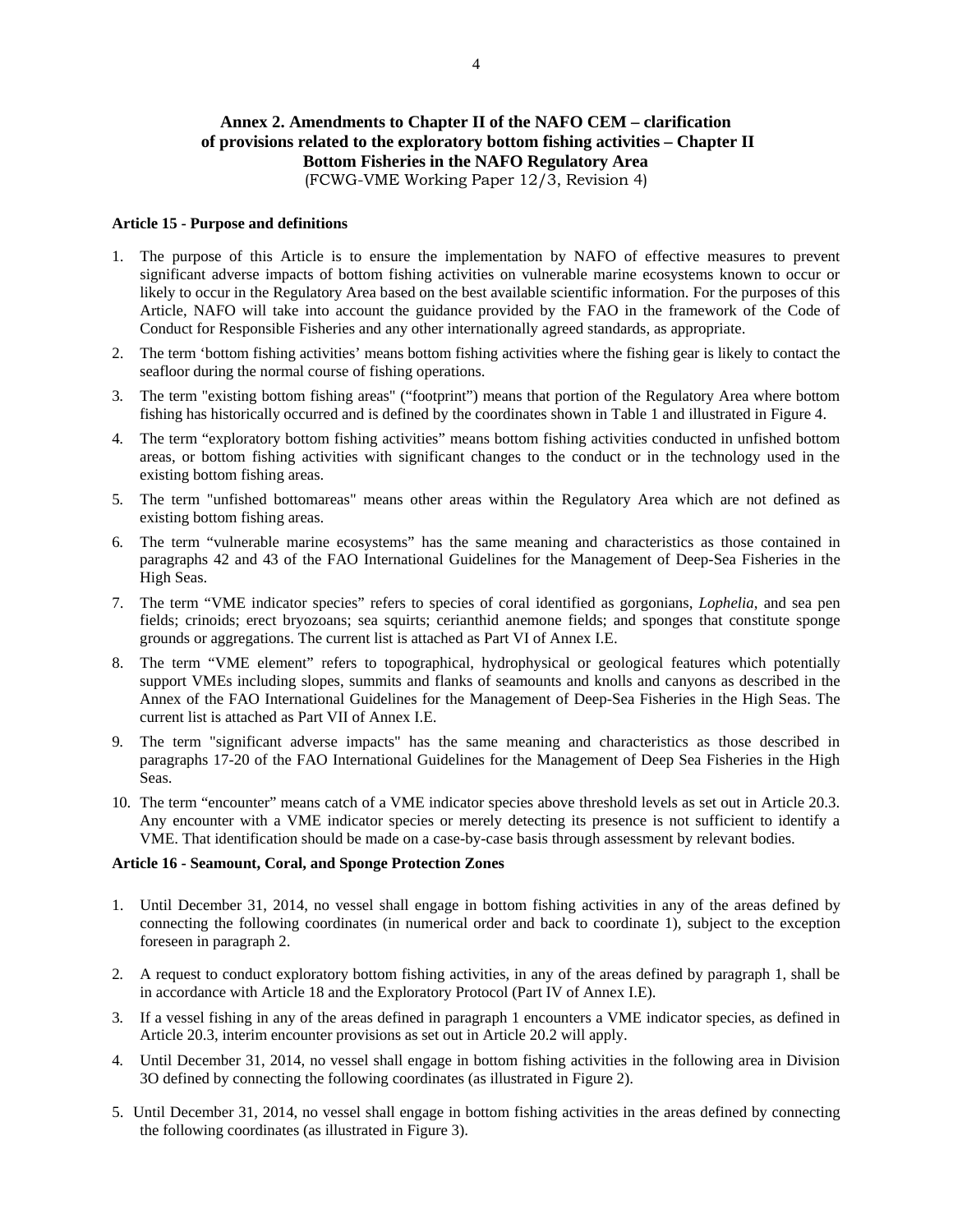- 6. The measures referred to in Article 16.5 shall be reviewed in 2014 by the Fisheries Commission, taking account of the advice from the Scientific Council and the Working Group of Fishery Managers and Scientists, and a decision shall be taken on future management measures.
- 7. Contracting Parties are encouraged to the extent possible to record all coral and sponge catch in their annual government and/or industry research programs and to consider non-destructive means for the long-term monitoring of coral and sponges in the closed areas.

#### **Article 17 Map of existing bottom fishing areas**

#### **Article 18 – Exploratory bottom fishing activities**

- 1. Exploratory bottom fishing activities shall be conducted in accordance with the exploratory protocol set out in Parts I-IV of Annex I.E.
- 2. Contracting Parties whose vessels wish to engage in exploratory bottom fishing activities shall communicate a 'Notice of Intent to Undertake Exploratory Bottom Fishing' (Annex I.E, Parts I and IV) to the Executive Secretary together with the assessment required under Article 19(2) (i).
- 3. The exploratory bottom fishing activities may start only after they have been authorized in accordance with Article 19bis.
- 4. Contracting Parties shall ensure that vessels flying their flag and conducting exploratory bottom fishing activities have a scientific observer on board.
- 5. Contracting Parties shall within 3 months of the completion of the fishing trip provide an 'Exploratory Bottom Fishing Trip Report' of the results of such activities to the Executive Secretary for circulation to the Scientific Council and all Contracting Parties.

### **Article 19 - Assessment of proposed exploratory bottom fishing activities**

. Assessment for proposed exploratory bottom fishing activities in the Regulatory Area shall follow the procedure below:

i. The Contracting Party proposing to participate in exploratory bottom fishing activities shall submit to the Executive Secretary information and preliminary assessment of the known and anticipated impacts of the bottom fishing activity which will be exercised by the vessels flying its flag on vulnerable marine ecosystems.

That assessment shall be sent no less than two weeks in advance of the opening of the June meeting of the Scientific Council. It shall address the elements as set forth in Part V of Annex I.E.

The Executive Secretary shall promptly forward these submissions to the Scientific Council and the Fisheries Commission.

ii. The elaboration of that assessment shall be carried out in accordance with guidance developed by the Scientific Council, or, in the absence of such guidance, to the best of the Contracting Party's ability.

iii. At the meeting of the Scientific Council immediately following the submission of the information and preliminary assessment, the Scientific Council shall undertake an assessment of the submitted documentation, according to procedures and standards it develops and, taking into account the risks of significant adverse impacts on vulnerable marine ecosystems. The Scientific Council may use in its assessment additional information available to it, including information from other fisheries in the region or similar fisheries elsewhere.

The Scientific Council shall in line with the precautionary approach, provide advice to the Fisheries Commission on possible significant adverse impacts on vulnerable marine ecosystems and on the mitigation measures to prevent them.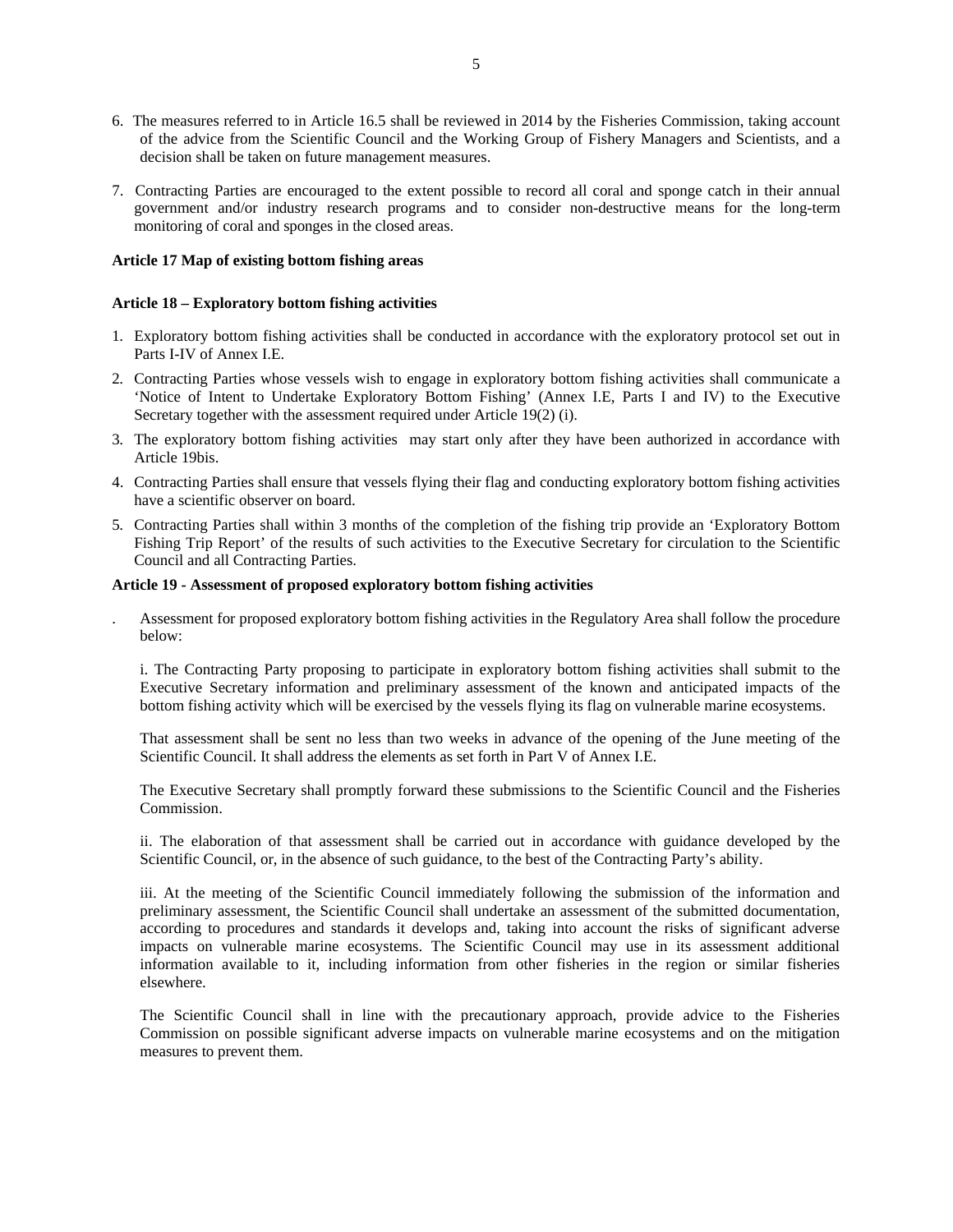## **Article 19bis Management measures on exploratory bottom fishing activities and for the protection of Vulnerable Marine Ecosystems**

1. The Working Group of Fishery Managers and Scientists on VMEs shall examine the advice of the Scientific Council delivered in accordance with Article 19(iii) and shall make recommendations to the Fisheries Commission in accordance with its mandate.

2. The Fisheries Commission shall, taking account of advice and recommendations provided by the Scientific Council and the Working Group of Fishery Managers and Scientists on VMEs concerning exploratory bottom fishing activities, including data and information arising from reports pursuant to Article 20 adopt conservation and management measures to prevent significant adverse impacts on vulnerable marine ecosystems. These may include:

- i. allowing, prohibiting or restricting bottom fishing activities;
- ii. requiring specific mitigation measures for bottom fishing activities;
- iii. allowing, prohibiting or restricting bottom fishing with certain gear types, or changes in gear design and/or deployment; and/or
- iv. any other relevant requirements or restrictions to prevent significant adverse impacts to vulnerable marine ecosystems.

## **Article 19ter – Evaluation of exploratory bottom fishing activities**

- 1. At its meeting immediately following receipt of the 'Exploratory Bottom Fishing Trip Report' circulated in accordance with Article 18(5), the Scientific Council shall evaluate the exploratory bottom fishing activities. Taking into account the risks of significant adverse impacts on vulnerable marine ecosystems, the Scientific Council shall, in line with the precautionary approach, provide advice to the Fisheries Commission on the decision to be taken in accordance with Article 19ter(3).
- 2. The Working Group of Fishery Managers and Scientists on VMEs shall examine the advice of the Scientific Council delivered in accordance with Article 19ter(1) and shall make recommendations to the Fisheries Commission in accordance with its mandate.
- 3. The Fisheries Commission shall, taking account of advice and recommendations provided by the Scientific Council and the Working Group of Fishery Managers and Scientists on VMEs, either to:
	- i. Authorise the bottom fishing activity for part or all of the area in which exploratory bottom fishing was carried out and include this area in the existing bottom fishing areas (footprint), or,
	- ii. Discontinue the exploratory bottom fishing activity and, if necessary, close part or all of the area where which exploratory bottom fishing was carried out, or,
	- iii. Authorise the continued conduct of exploratory bottom fishing activity, in line with Article 18 with a view to gather more information.

#### **Article 20 - Interim Encounter Provision**

Contracting Parties shall require that vessels flying their flag and conducting bottom fishing activities within the Regulatory Area abide by the following rules, where, in the course of fishing operations, evidence of vulnerable marine ecosystems is encountered:

- 1. Existing bottom fishing areas
- i. Vessels shall quantify catch of VME indicator species.

ii. if the quantity of VME indicator species caught in a fishing operation (such as trawl tow or set of a gillnet or longline) is beyond the threshold defined in paragraph 3 below, the following shall apply: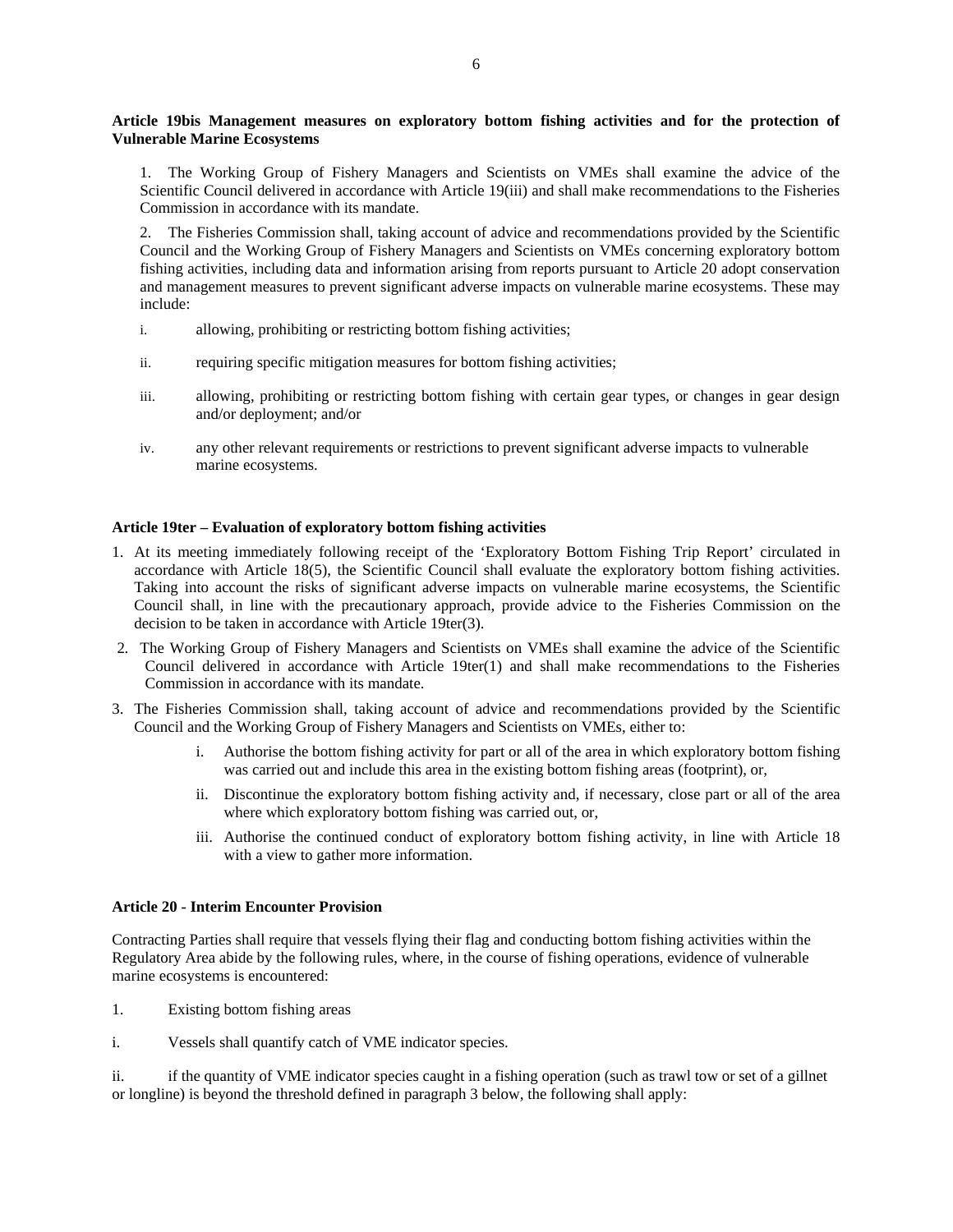The vessel master shall report the incident to the flag State Contracting Party, which without delay shall forward the information to the Executive Secretary, including the position that is provided by the vessel, either the end point of the tow or set or another position that is closest to the exact encounter location, the VME indicator species encountered, and the quantity (kg) of VME indicator species encountered. Contracting Parties may if they so wish require their vessels to also report the incident directly to the Executive Secretary. The Executive Secretary shall archive the information and report it to all Contracting Parties. The Contracting Parties shall immediately alert all fishing vessels flying their flag.

The vessel master shall cease fishing and move away at least 2 nautical miles from the endpoint of the tow/set in the direction least likely to result in further encounters. The captain shall use his best judgment based on all available sources of information.

The Executive Secretary shall make an annual report on single and multiple encounters in discrete areas within existing bottom fishing areas to the Scientific Council. The Scientific Council shall evaluate and, on a case-by-case basis the information and provide advice to the Fisheries Commission on whether a VME exists. The advice shall be based on annually updated assessments of the accumulated information on encounters and the Scientific Council's advice on the need for action, using FAO guidelines as a basis. The Fisheries Commission shall consider the advice in accordance with Article 19.4.

## 2. Unfished bottom areas

i. Vessels shall quantify catch of VME indicator species. Observers deployed shall identify corals, sponges and other organisms to the lowest possible taxonomical level. The Exploratory Fishery Data Collection Form found in Part III of Annex I.E shall be used (templates).

ii. If the quantity of VME indicator species caught in a fishing operation (such as trawl tow or set of a gillnet or longline) is beyond the threshold defined in paragraph 3 below, the following shall apply:

The vessel master shall report the incident without delay to its flag state Contracting Party, which shall forward the information to the Executive Secretary, including the position that is provided by the vessel, either the end point of the tow or set or another position that is closest to the exact encounter location, the VME indicator species encountered, and the quantity (kg) of VME indicator species encountered. Contracting Parties may if they so wish require their vessels to also report the incident directly to the Executive Secretary. The Executive Secretary shall archive the information and without delay transmit it to all Contracting Parties. The Contracting Parties shall issue an immediate alert to all vessels flying their flag.

The vessel shall cease fishing and move away at least 2 nautical miles from the endpoint of the tow/set in the direction least likely to result in further encounters. The captain shall use his best judgment based on all available sources of information.

The Executive Secretary shall at the same time request Contracting Parties to implement a temporary closure of a two mile radius around the reporting position. The reporting position is that provided by the vessel, either the endpoint of the tow/set or another position that the evidence suggests is closest to the exact encounter location.

The Executive Secretary shall make an annual report on single and multiple encounters in discrete areas within existing bottom fishing areas to the Scientific Council. This report should also include reports from the exploratory bottom fishing activities conducted in the last year. The Scientific Council at its next meeting shall examine the temporary closure. If the Scientific Council advises that the area consists of a vulnerable marine ecosystem the Executive Secretary shall request Contracting Parties to maintain the temporary closure until such time that the Fisheries Commission has adopted conservation and management measures in accordance with Article 19bis.2. If the Scientific Council does not conclude that the proposed area is a VME, the Executive Secretary shall inform Contracting Parties which may re-open the area to their vessels.

The Executive Secretary shall make an annual report on archived reports from encounters in unfished bottom areas to the Scientific Council. This report shall also include reports from the exploratory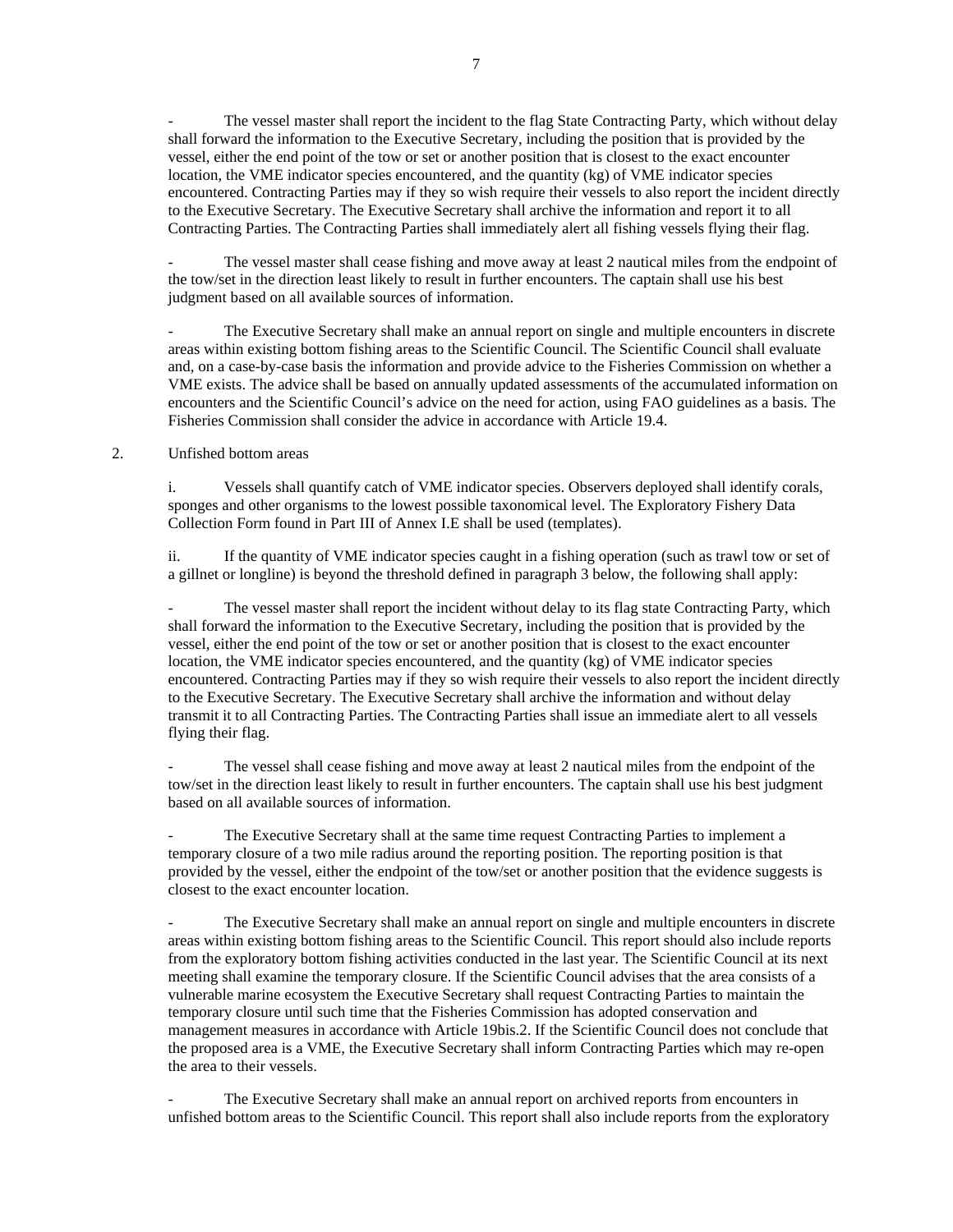bottom fishing activities that were conducted in the last year. The Scientific Council shall evaluate the information and provide advice to the Fisheries Commission on the appropriateness of temporary closures and other measures. The advice should be based on annually updated assessments of the accumulated information on encounters as well as other scientific information. The Scientific Council's advice should reflect provisions outlined in the FAO guidelines. The Fisheries Commission shall consider the advice in accordance with Article 19bis.2.

3. For both existing bottom fishing areas and unfished bottom areas, an encounter with primary VME indicator species is defined as a catch per set (e.g. trawl tow, longline set, or gillnet set) of more than 60 kg of live coral. For unfished bottom areas, an encounter with primary VME indicator species is defined as a catch per set (e.g. trawl tow, longline set, or gillnet set) of more than 400 kg of sponges. For existing bottom fishing areas (the "footprint"), an encounter with primary VME indicator species is defined as a catch per set (e.g. trawl tow, longline set, or gillnet set) of more than 600 kg of sponges. These thresholds are set on a provisional basis and may be adjusted as experience is gained in the application of this measure.

#### **Article 20bis: Reassessment of bottom fishing activities**

- 1. The Scientific Council, with the co-operation of Contracting Parties, shall identify, on the basis of best available scientific information, vulnerable marine ecosystems in the Regulatory Area and map sites where these vulnerable marine ecosystem are known to occur or likely to occur and provide such data and information to the Executive Secretary for circulation to all Contracting Parties.
- 2. Fisheries Commission will in collaboration with the Scientific Council and the Working Group of Fishery Managers and Scientists on VMEs conduct a reassessment in 2016 and every 5 years thereafter of bottom fishing activities, or when there is new scientific information indicating a VME in a given area. Following the assessment, the Fisheries Commission shall take the necessary actions to protect VMEs.

## **Article 21 – Review**

The provisions of this Chapter shall be reviewed by the Fisheries Commission at its Annual Meeting in 2014.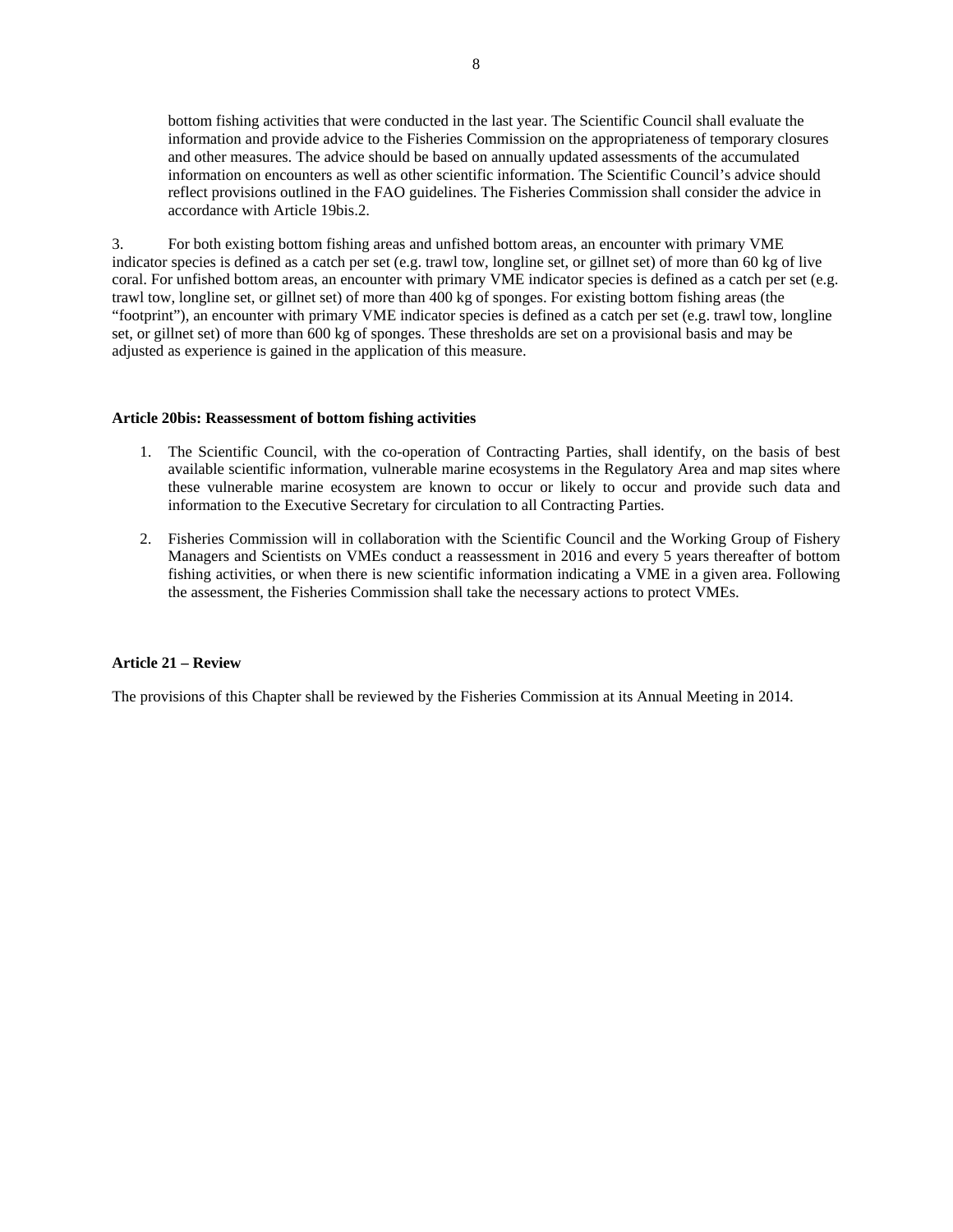## **Annex I.E Templates for the conduct of exploratory bottom fishing activities**

## **IV. Exploratory Protocol**

The Exploratory Protocol shall consist of:

- A harvesting plan which outlines target species, dates and areas. Area and effort restrictions should be considered to ensure fisheries occur on a gradual basis in a limited geographical area.
- A mitigation plan including measures to prevent significant adverse impact to vulnerable marine ecosystems that may be encountered during the fishery.
- A catch monitoring plan that includes recording/reporting of all species caught, 100% satellite tracking and 100% observer coverage. The recording/reporting of catch should be sufficiently detailed to conduct an assessment of activity, if required.
- A data collection plan to facilitate the identification of vulnerable marine ecosystems/species in area fished.

# **V. Assessment of Bottom Fishing Activities <new text of WP 12/5>**

VI. List of VME indicator species <table to be inserted>

VII. List of physical VME indicator elements <table to be inserted>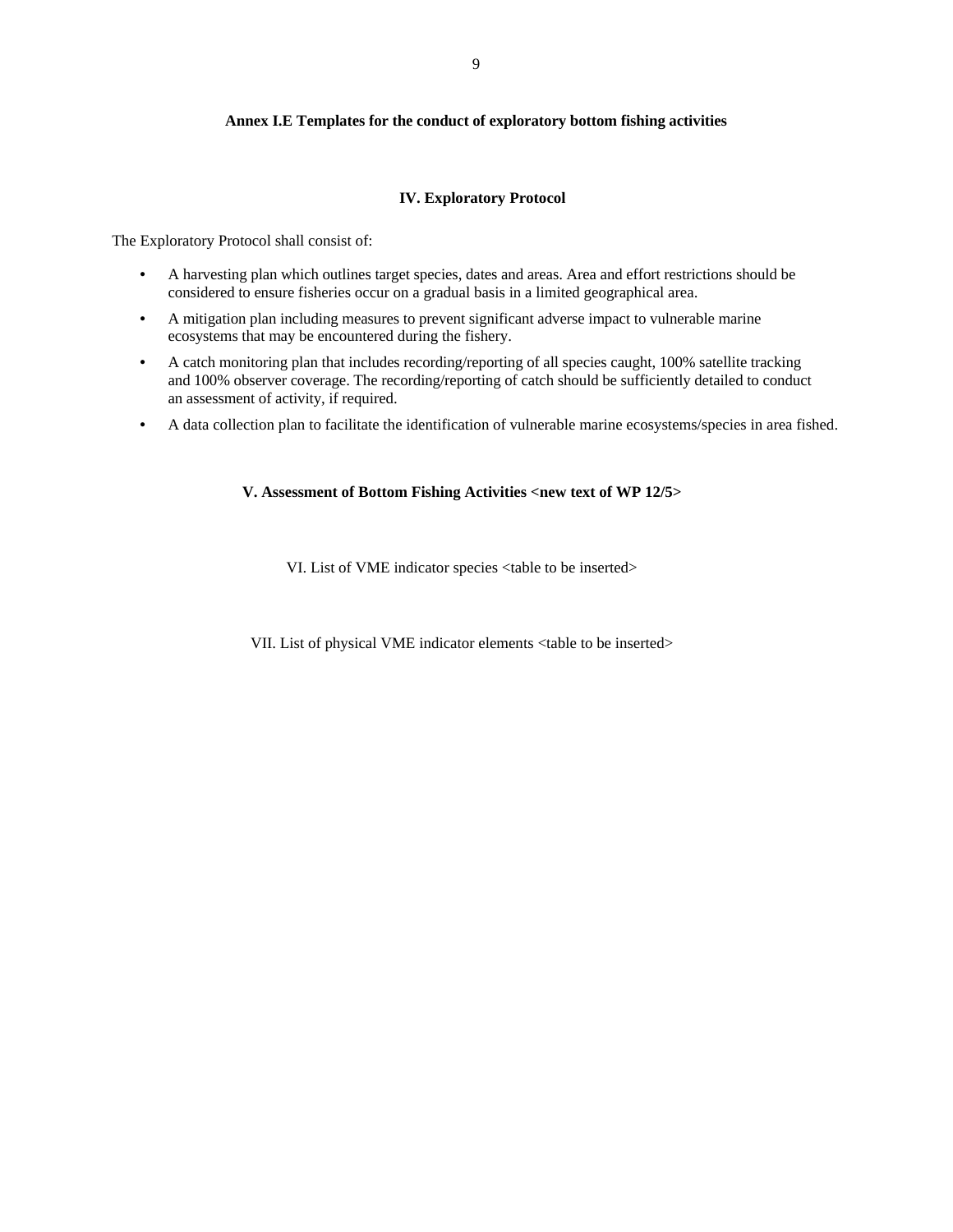# **Annex 3. Assessment of Bottom Fishing Activities**

(FCWG-VME Working Paper 12/5, Revised)

## **Proposed Recommendation from VME WG to FC concerning Assessments**

Recognizing that the current terms of reference of the WGFMS on VMEs is focused on VMEs, the WG would recommend FC consider revising Annex I E V as suggested below. This revision highlights the connections between ecosystem considerations noted by SC and the assessment of SAI on VMEs requested by FC. The WG underscores the specific nature of the assessment being considered while acknowledging how it supports broader application of EAF.

Recommends that FC request SC use the revised Annex I E V to guide development of their workplan related to reassessment of fishing activity with respect to SAI on VME and would note that this assessment is a single component of the broader EAF Roadmap being developed separately by SC.

#### **Proposed Annex I.E. Section V. Assessment of Bottom Fisheries Activities.**

## **V. Assessment of Bottom Fishing Activities**

Assessments should consider the best available scientific and technical information on the current state of fishery resources.

Assessments should address, *inter alia*:

- 1. Type(s) of fishing conducted or contemplated, including vessels and gear types, fishing areas, target and potential bycatch species, fishing effort levels and duration of fishing (harvesting plan);
- 2. Existing baseline information on the ecosystems, habitats and communities in the fishing area, against which future changes are to be compared;
- 3. Identification, description and mapping of VMEs known or likely to occur in the fishing area;
- 4. Identification, description and evaluation of the occurrence, scale and duration of likely impacts, including cumulative impacts of activities covered by the assessment on VMEs;

4bis Consideration of VME elements known to occur in the fishing area; (New paragraph)

- 5. Data and methods used to identify, describe and assess the impacts of the activity, the identification of gaps in knowledge, and an evaluation of uncertainties in the information presented in the assessment;
- 6. Risk assessment of likely impacts by the fishing operations to determine which impacts on VMEs are likely to be significant adverse impacts; and
- **7.** The proposed mitigation and management measures to be used to prevent significant adverse impacts on VMEs, and the measures to be used to monitor effects of the fishing operations.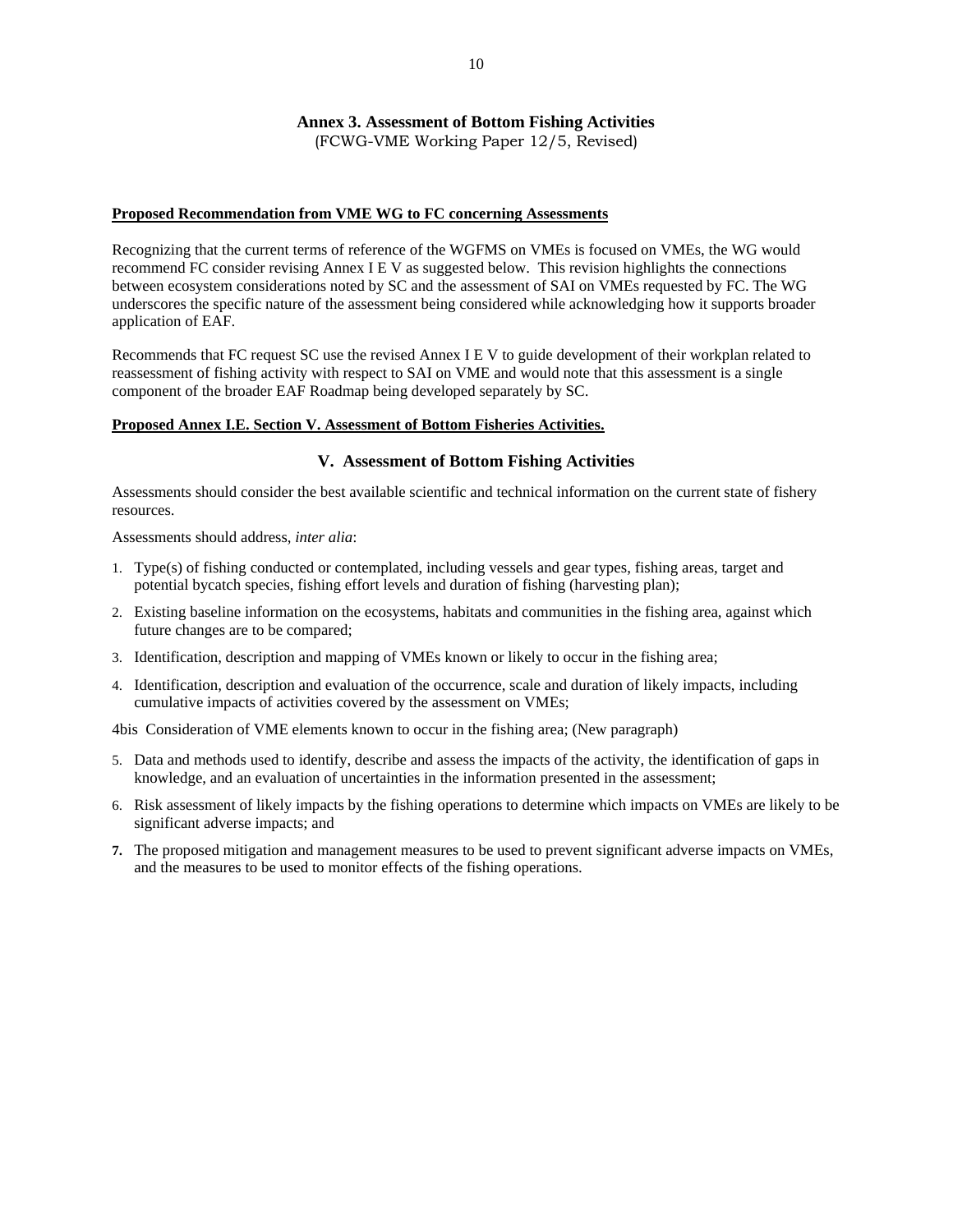# **Annex 4. Thresholds**

(FCWG-VME Working Paper 12/7, Revised)

## **Existing measures**

The VME WG notes that the 60kg threshold for corals would be retained, other than for sea pens, if the recommendations below are accepted.

## **Proposed Recommendation from VME WG to FC concerning Thresholds Outside the Fishing Footprint**

Recognizing the advice from SC concerning sea pens and sponges, the VME WG recommends that FC consider adopting revised encounter thresholds outside the fishing footprint of 7kg for sea pens and 300 kg for sponges.

# **Proposed Recommendation from VME WG to FC concerning Thresholds Inside the Fishing Footprint – sea pens**

The VME WG notes that the situation inside the fishing footprint is more complex, especially in light of advice for a 7kg threshold for sea pens and that two approaches are currently available and being used: closed areas or encounter protocol.

The VME WG also noted the SC observation that as locations of concentrations of benthic VME indicator species become increasingly well-defined through survey and mapping efforts, appropriate closed areas are put in place, and re-assessed through the annual surveys. Under these conditions, the encounter provisions within the footprint become redundant. The VME WG further noted that such a situation may be emerging for corals and sponges within the footprint where management decisions have been taken or are being considered to close areas. The VME WG acknowledged that UNGA Resolution 61/105 calls for encounter provisions within the suite of measures to protect VMEs. The VME WG additionally noted that SC considers that management through the closure of areas with significant concentrations of VMEs is the most effective measure for protecting VMEs in the NRA.

With the time available to the VME WG, mapping of possible refinements to the closed areas for consideration by the FC was not possible. The WG noted however that these closures could be through modifications or refinements of some of the existing closures or some additional targeted closures.

The VME WG recommends that the FC, considering the distribution of sea pens and the practical considerations associated with a value of 7 kg for a threshold, consider additional area closures to protect significant concentrations of sea pens and/or introduce a 7kg encounter threshold.

# **Proposed Recommendation from VME WG to FC concerning Thresholds Inside the Fishing Footprint – sponges**

The VME WG noted the approach recommended for sea pens and recommends that FC consider a similar approach for sponges. The VME WG recommends 300kg as an encounter threshold for sponge. This measure should be reconsidered if refinements to the closed areas are adopted.